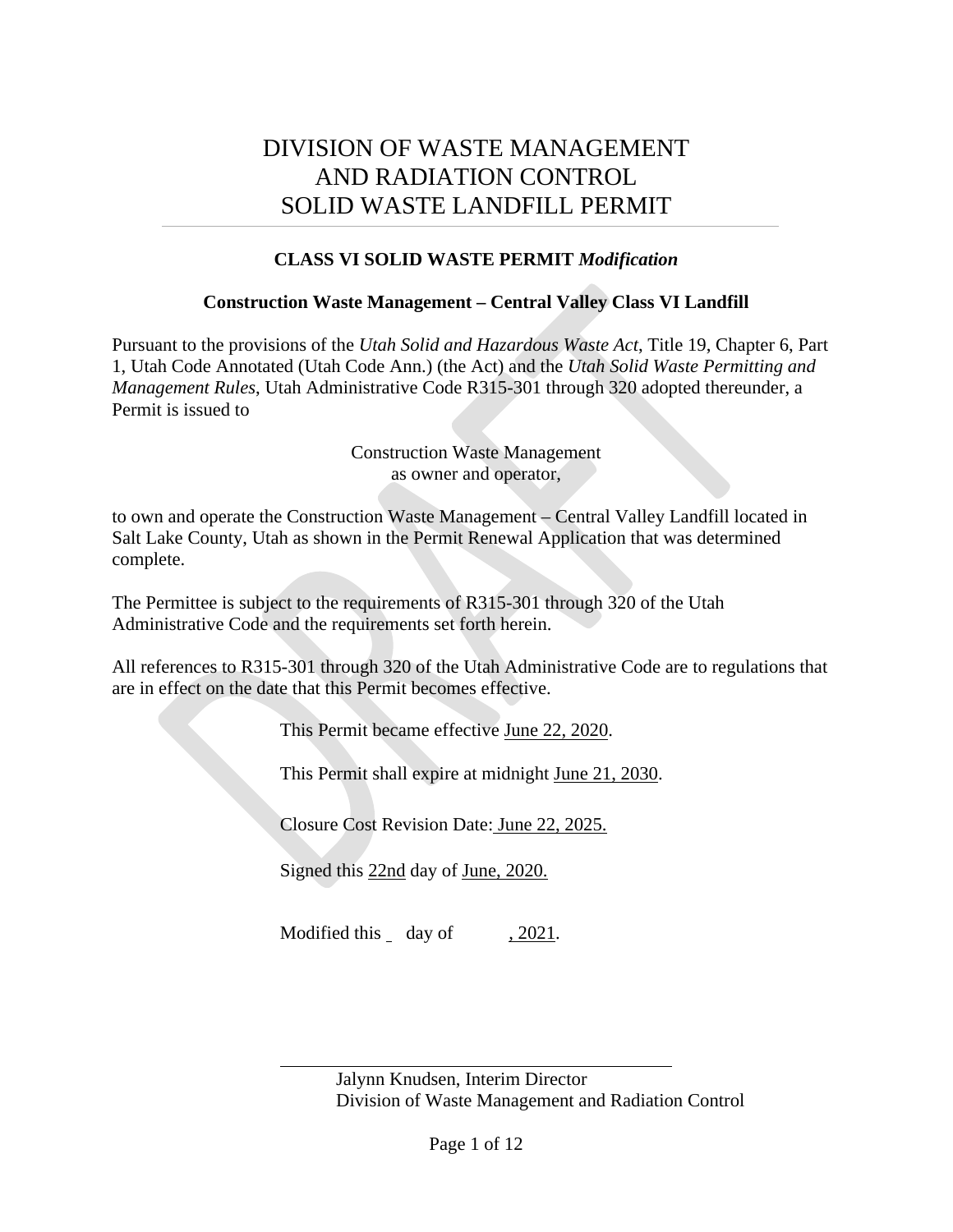### **FACILITY OWNER/OPERATOR INFORMATION**

| <b>LANDFILL NAME:</b>    | Construction Waste Management - Central Valley Class VI Landfill                                                                                                                                                                                                                                                                                                                                                                                                                                                                                                                                                                                                                                                                                                                                                                                                                   |
|--------------------------|------------------------------------------------------------------------------------------------------------------------------------------------------------------------------------------------------------------------------------------------------------------------------------------------------------------------------------------------------------------------------------------------------------------------------------------------------------------------------------------------------------------------------------------------------------------------------------------------------------------------------------------------------------------------------------------------------------------------------------------------------------------------------------------------------------------------------------------------------------------------------------|
| <b>OWNER NAME:</b>       | <b>Construction Waste Management</b>                                                                                                                                                                                                                                                                                                                                                                                                                                                                                                                                                                                                                                                                                                                                                                                                                                               |
| <b>OWNER ADDRESS:</b>    | 6891 S 700 W Suite 100<br>Midvale, UT 84047                                                                                                                                                                                                                                                                                                                                                                                                                                                                                                                                                                                                                                                                                                                                                                                                                                        |
| <b>OWNER PHONE NO.:</b>  | 801-449-9779                                                                                                                                                                                                                                                                                                                                                                                                                                                                                                                                                                                                                                                                                                                                                                                                                                                                       |
| <b>OPERATOR NAME:</b>    | Jeremy Bland                                                                                                                                                                                                                                                                                                                                                                                                                                                                                                                                                                                                                                                                                                                                                                                                                                                                       |
| <b>OPERATOR ADDRESS:</b> | Same as owner                                                                                                                                                                                                                                                                                                                                                                                                                                                                                                                                                                                                                                                                                                                                                                                                                                                                      |
| <b>OPERATOR PHONE:</b>   | 801-449-9779                                                                                                                                                                                                                                                                                                                                                                                                                                                                                                                                                                                                                                                                                                                                                                                                                                                                       |
| <b>TYPE OF PERMIT:</b>   | Class VI Landfill                                                                                                                                                                                                                                                                                                                                                                                                                                                                                                                                                                                                                                                                                                                                                                                                                                                                  |
| PERMIT NUMBER:           | 0905R1                                                                                                                                                                                                                                                                                                                                                                                                                                                                                                                                                                                                                                                                                                                                                                                                                                                                             |
| <b>LOCATION:</b>         | Landfill site is located in Township 1 North, Range 2 West, Section<br>16, SLMB; Salt Lake County, Lat. 41° 10' 20", Long. 112° 4'00"                                                                                                                                                                                                                                                                                                                                                                                                                                                                                                                                                                                                                                                                                                                                              |
|                          | Expansion located: The Southwest quarter of the Northeast quarter<br>of Section 16, Township 1 South, Range 2 West, Salt Lake Base<br>and Meridian                                                                                                                                                                                                                                                                                                                                                                                                                                                                                                                                                                                                                                                                                                                                 |
|                          | 7213 West California Avenue, Salt Lake City, Utah                                                                                                                                                                                                                                                                                                                                                                                                                                                                                                                                                                                                                                                                                                                                                                                                                                  |
| PERMIT HISTORY           | Permit renewal effective date June 22, 2020.                                                                                                                                                                                                                                                                                                                                                                                                                                                                                                                                                                                                                                                                                                                                                                                                                                       |
|                          | Major Modification #1: Construction Waste Management is<br>proposing an expansion beyond the previously permitted facility<br>property (approved on June 22, 2020) by 40 acers. The modification<br>application was received September 30, 2020 (DSHW-2020-<br>014086). The proposed expansion is consistent with the Division<br>requirements to be classified as a Major Modification. The new area<br>boundary meets applicable rules and regulations necessary to move<br>forward with approval for a phased plan of construction where,<br>pending Director approval, the first phase of expansion is approved<br>following the design shown in Attachment #1. Before the second<br>phase of construction can be approved, notification on wetland<br>jurisdictional determination form the Army Corps of Engineers<br>(ACOE) and necessary permitting from ACOE is required. |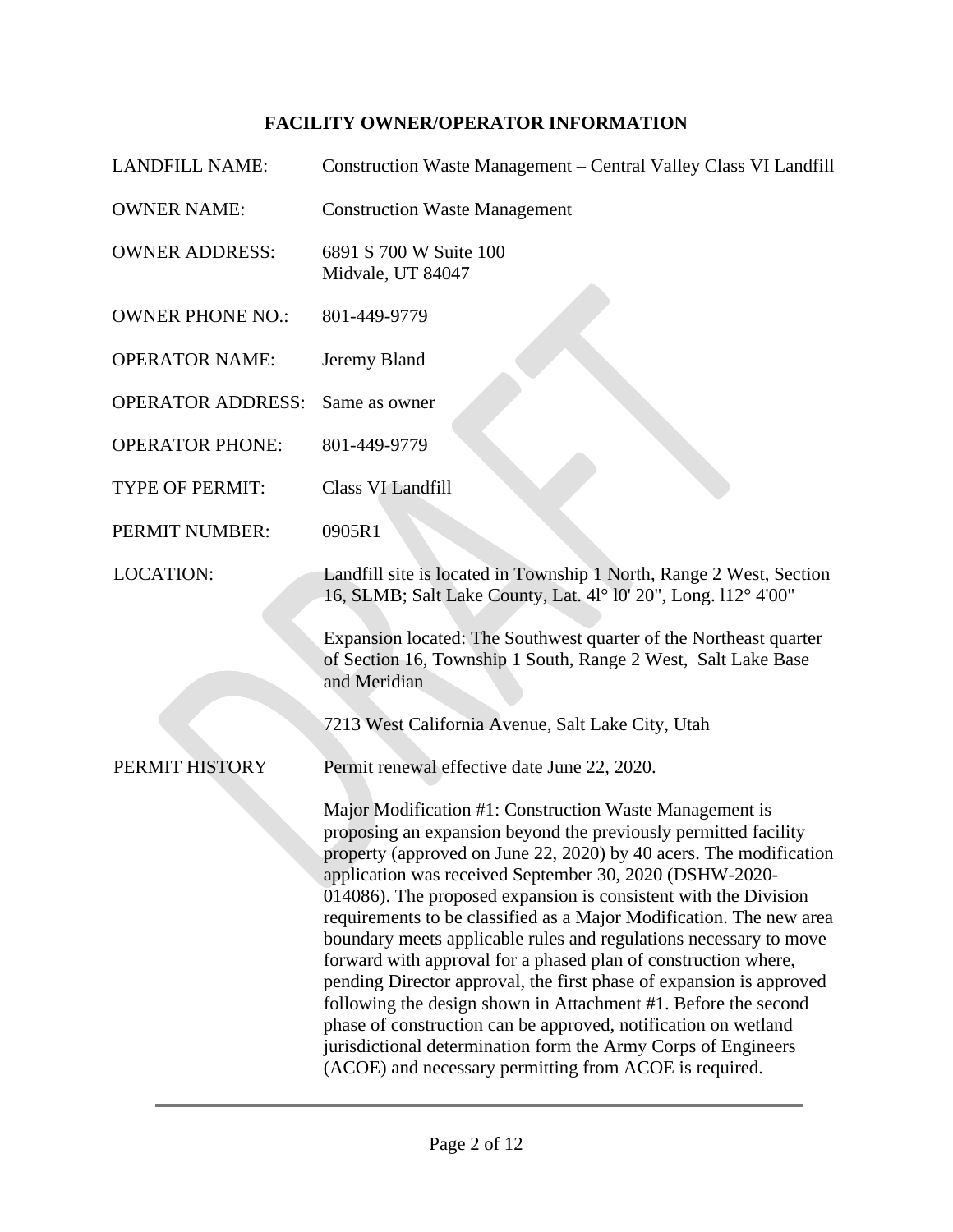The term, "Permit," as used in this document is defined in R315-301-2(55) of the Utah Administrative Code. "Director" as used throughout this Permit refers to the Director of the Division of Waste Management and Radiation Control.

This Permit consists of the signature page, Facility Owner/Operator Information section, Sections I through V, and all Attachments to this Permit.

The facility as described in this permit and the permit application consists of scale house, maintenance building, disposal cell for all permitted waste, prohibited waste storage bunker, and areas for storage and sorting of recyclable materials. Compliance with this Permit does not constitute a defense to actions brought under any other local, state, or federal laws. This Permit does not exempt the Permittee from obtaining any other local, state or federal permits or approvals required for the operation of the landfill.

The issuance of this Permit does not convey any property rights, other than the rights inherent in this Permit, in either real or personal property, or any exclusive privileges other than those inherent in this Permit. This Permit does not authorize any injury to private property or any invasion of personal rights, or any infringement of federal, state or local laws or regulations, including zoning ordinances.

The provisions of this Permit are severable. If any provision of this Permit is held invalid for any reason, the remaining provisions shall remain in full force and effect. If the application of any provision of this Permit to any circumstance is held invalid, its application to other circumstances shall not be affected.

By this Permit, the Permittee is subject to the following conditions.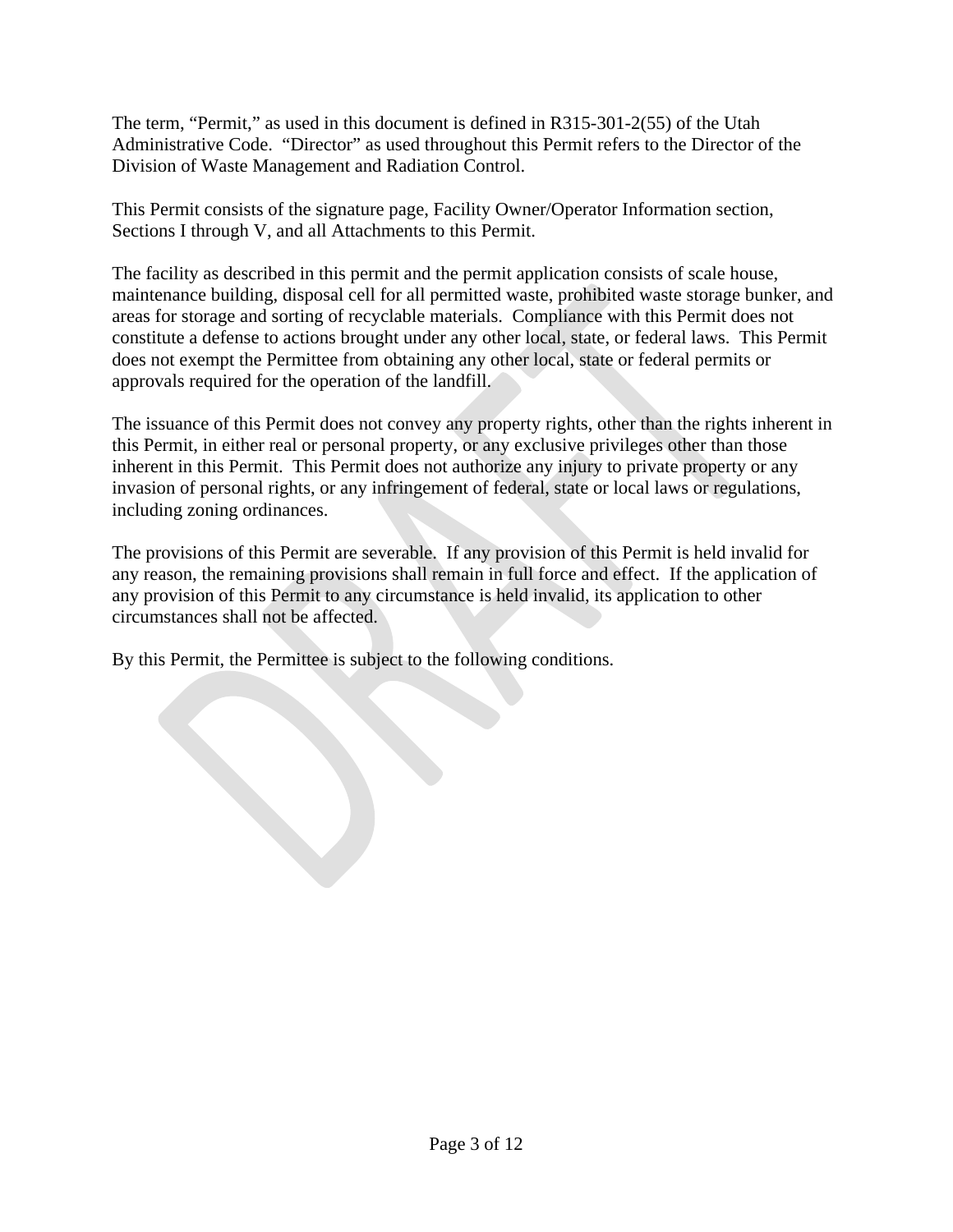### **PERMIT REQUIREMENTS**

#### **I. GENERAL COMPLIANCE RESPONSIBILITIES**

#### I.A. General Operation

- I.A.1. The Permittee shall operate the landfill in accordance with all applicable requirements of R315-305 of the Utah Administrative Code that are in effect as of the date of this Permit unless otherwise noted in this Permit. Any permit noncompliance or noncompliance with any applicable portions of Utah Code Ann § 19-6-101 through 125 and applicable portions of R315-301 through 320 of the Utah Administrative Code constitutes a violation of the Permit or applicable statute or rule and is grounds for appropriate enforcement action, permit revocation, modification, termination, or denial of a permit renewal application.
- <span id="page-3-0"></span>I.B. Acceptable Waste
- I.B.1. Construction/demolition waste as defined in R315-301-2(17) of the Utah Administrative Code;
- I.B.2. Yard waste as defined in R315-301-2(87) of the Utah Administrative Code;
- I.B.3. Inert waste, as defined in R315-301-2(37) of the Utah Administrative Code;
- I.B.4. Waste tires, may be accepted and managed in accordance with the requirements of R315-320 of the Utah Administrative Code; and
- I.B.5. Petroleum contaminated soils as allowed in R315-315-8(3) of the Utah Administrative Code.
- I.C. Prohibited Waste
- I.C.1. Hazardous waste as defined by R315-261 of the Utah Administrative Code;
- I.C.2. PCBs as defined by R315-301-2(53) of the Utah Administrative Code, except PCB's specified by R315-315-7(2)(a) and (c) of the Utah Administrative Code;
- I.C.3. Household waste, except waste resulting from the abatement, rehabilitation, renovation and remodeling of homes and other residences;
- I.C.4. Municipal waste;
- I.C.5. Special waste except as specified in this Permit;
- I.C.6. Regulated asbestos-containing material;
- I.C.7. Industrial solid waste as defined in R315-301-2(35) of the Utah Administrative Code;
- I.C.8. Commercial solid waste as defined in R315-301-2(14) of the Utah Administrative Code;
- I.C.9. Containers larger than household size (five gallons) holding any liquid, noncontainerized material containing free liquids or any waste containing free liquids in containers larger than five gallons, or;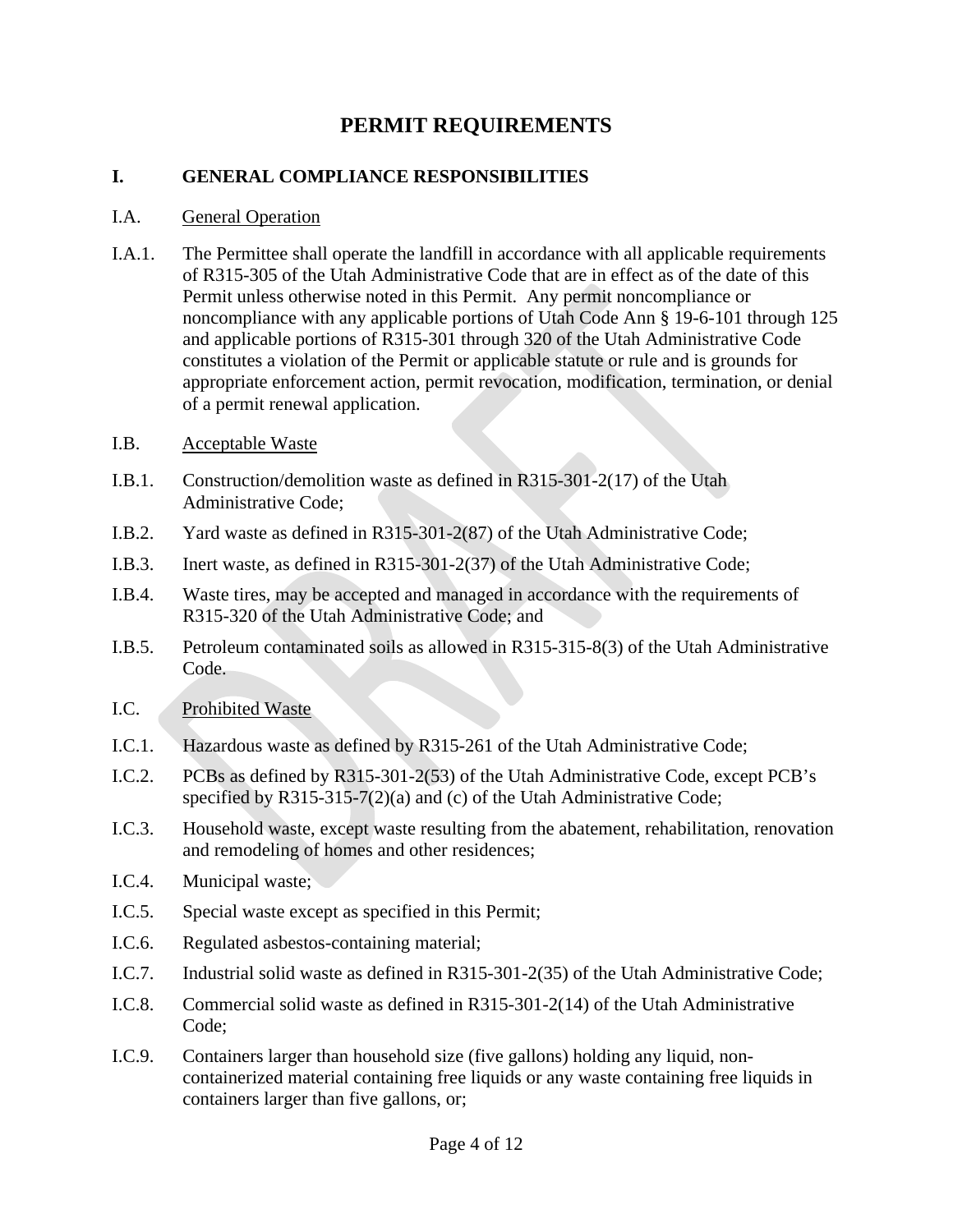- I.C.10. Dead animals.
- I.C.11. Any prohibited waste received and accepted for disposal at the facility shall constitute a violation of this Permit, of 19-6-101 through 125 and of R315-301 through 320 of the Utah Administrative Code.
- I.D. Inspections and Inspection Access
- I.D.1. The Permittee shall allow the Director of the Division of Waste Management and Radiation Control or an authorized representative, or representatives from the Salt Lake County Health Department, to enter at reasonable times and:
- I.D.1.a Inspect the landfill or other premises, practices or operations regulated or required under the terms and conditions of this Permit or R315-301 through 320 of the Utah Administrative Code;
- I.D.1.b Have access to and copy any records required to be kept under the terms and conditions of this Permit or R315-301 through 320 of the Utah Administrative Code;
- I.D.1.c Inspect any loads of waste, treatment facilities or processes, pollution management facilities or processes, or control facilities or processes required under this Permit or regulated under R315-301 through 320 of the Utah Administrative Code; and
- I.D.1.d Create a record of any inspection by photographic, video, electronic, or any other reasonable means.
- I.E. Noncompliance
- I.E.1. If monitoring, inspection, or testing indicates that any permit condition or any applicable rule under R315-301 through 320 of the Utah Administrative Code may be or is being violated, the Permittee shall promptly make corrections to the operation or other activities to bring the facility into compliance with all permit conditions or rules.
- I.E.2. In the event of noncompliance with any permit condition or violation of an applicable rule, the Permittee shall promptly take any action reasonably necessary to correct the noncompliance or violation and mitigate any risk to the human health or the environment. Actions may include eliminating the activity causing the noncompliance or violation and containment of any waste or contamination using barriers or access restrictions, placing of warning signs or permanently closing areas of the facility.
- I.E.3. The Permittee shall:
- I.E.3.a Document the noncompliance or violation in the daily operating record, including the day the event occurred or the day it was discovered;
- I.E.3.b Notify the Director of the Utah Division of Waste Management and Radiation Control by telephone within 24 hours, or the next business day following documentation of the event; and
- I.E.3.c Give written notice of the noncompliance or violation and measures taken to protect human health and the environment within seven days after Director notification.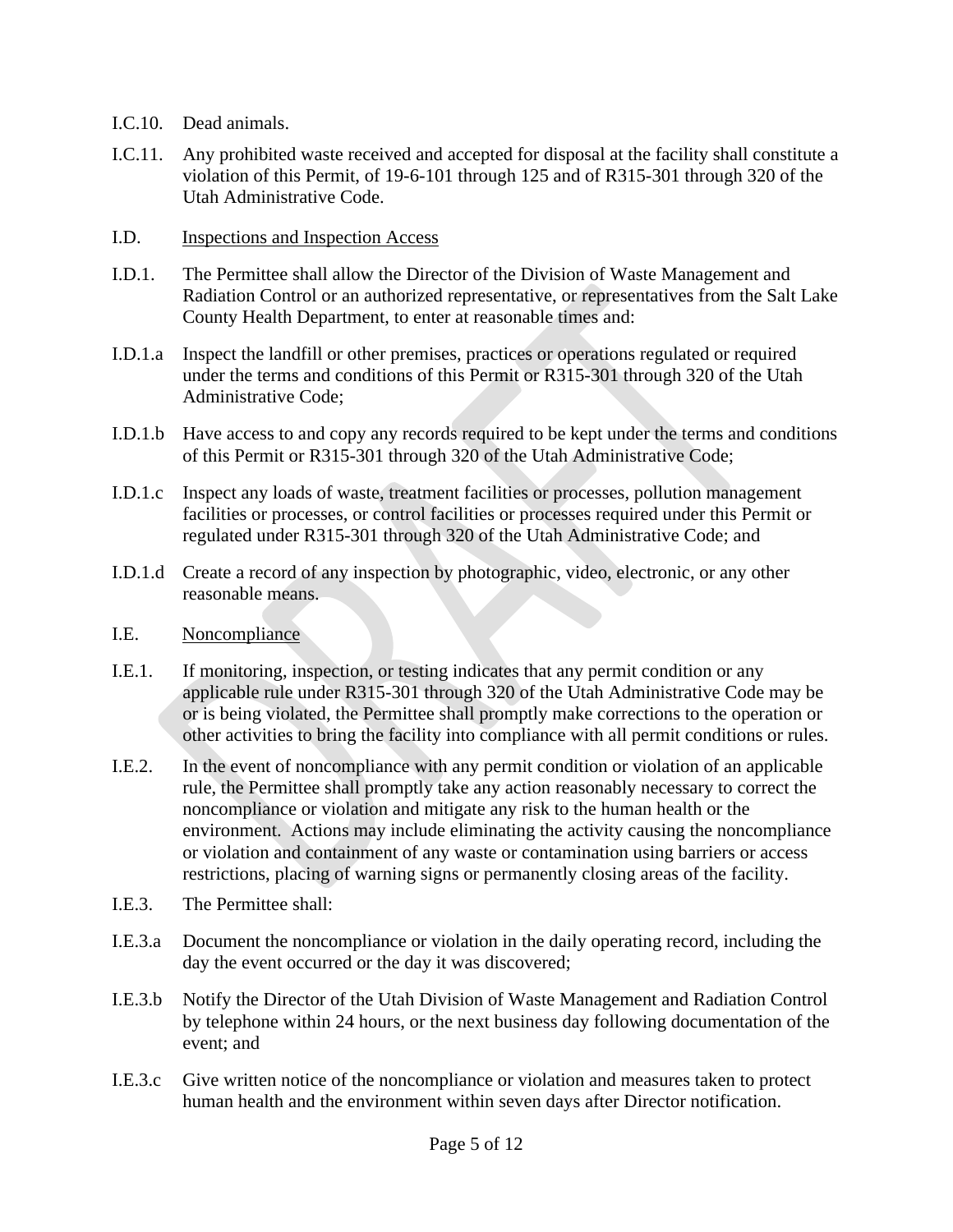- I.E.4. Within thirty days after the documentation of the event, the Permittee shall submit to the Director a written report describing the nature and extent of the noncompliance or violation and the remedial measures taken or to be taken to protect human health and the environment and to eliminate the noncompliance or violation. After review of the assessment report, the Director may order the Permittee to perform appropriate remedial measures including development of a site remediation plan for approval by the Director.
- I.E.5. In an enforcement action, the Permittee may not claim as a defense that it would have been necessary to halt or reduce the permitted activity in order to maintain compliance with R315-301 through 320 of the Utah Administrative Code and this Permit.

#### I.F. Termination

I.F.1. This Permit may be terminated if the Permittee fails to comply with any condition of the Permit. The Director will notify the Permittee in writing prior to any proposed revocation and such action shall be subject to all applicable hearing procedures established under R305-7 of the Utah Administrative Code and the Utah Administrative Procedures Act.

#### I.G. Attachment Incorporation

I.G.1. Attachments to the Permit are incorporated by reference into this Permit and are enforceable conditions of this Permit, as are documents incorporated by reference into the attachments. Language in this Permit supersedes any conflicting language in the attachments or documents incorporated into the attachments.

### **II. DESIGN AND CONSTRUCTION**

#### II.A. Design and Construction

- II.A.1. The landfill shall be constructed and maintained according to the design outlined in Attachment #1 and in the area designated in the Attachment #1, including landfill cells, fences, gates, and berms.
- II.A.2. The Permittee shall notify the Director upon completion of construction of any landfill cells or run-on and run-off diversion systems. No landfill cells or run-on and run-off diversion system may be used until construction is approved by the Director.
- II.A.3. The Permittee shall notify the Director of the completion of construction of any final cover system and shall provide all necessary documentation and shall apply for approval of the construction from the Director.
- II.A.4. If ground water is encountered during excavation of the landfill, the Director shall be notified immediately, and a contingency plan implemented or alternative construction design developed and submitted for approval.
- II.A.5. All engineering drawings submitted to the Director shall be stamped by a professional engineer with a current registration in Utah.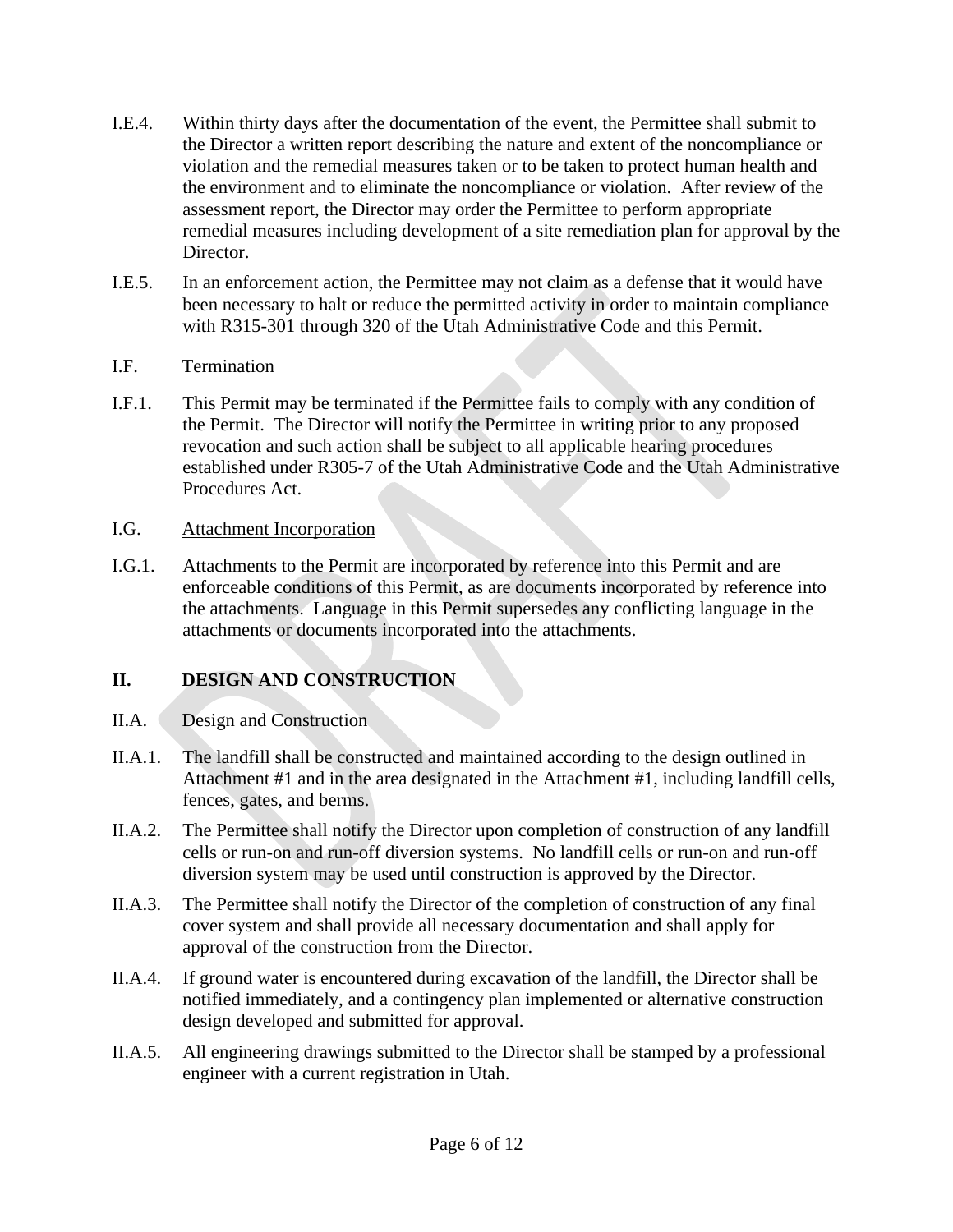#### II.B. Run-On and Run-off Control

II.B.1. The Permittee shall maintain all drainage channels and diversions at all times to effectively prevent runoff from the surrounding area from entering the landfill.

#### **III. LANDFILL OPERATION**

- III.A. Operations Plan
- III.A.1. The Permittee shall keep the Operations Plan included in Attachment #2 on site at the landfill or at the location designated in section [III.H](#page-8-0) of this Permit. The Permittee shall operate the landfill in accordance with the operations plan. If necessary, the Permittee may modify the Operations Plan following the procedures of R315-311-2(1) of the Utah Administrative Code and approved of by the Director. The Permittee shall note any modification to the Operations Plan in the daily operating record.
- III.B. Security
- III.B.1. The Permittee shall operate the Landfill so that unauthorized entry to the facility is restricted. The Permittee shall:
- III.B.1.a Lock all facility gates and other access routes during the time the landfill is closed.
- III.B.1.b Have at least one person employed by the Permittee at the landfill during all hours that the landfill is open.
- III.B.1.c Construct and maintain all fencing and any other access controls to prevent access by persons or livestock by other routes.
- III.C. Training
- III.C.1. The Permittee shall provide training for on-site personnel in landfill operation, including waste load inspection, hazardous waste identification, and personal safety and protection.
- III.D. Burning of Waste
- III.D.1. Intentional burning of solid waste is prohibited and is a violation of R315-303-4(2)(b) of the Utah Administrative Code.
- III.D.2. The Permittee shall extinguish all accidental fires as soon as reasonably possible.
- III.E. Cover
- III.E.1. The Permittee shall cover the waste as necessary to prevent fires and to control vectors, blowing litter, odor, scavenging, and fugitive dust.
- III.E.2. The Permittee may use an alternative cover material when the material and operation meets the requirements of R315-303-4(4)(b) through (e) of the Utah Administrative Code.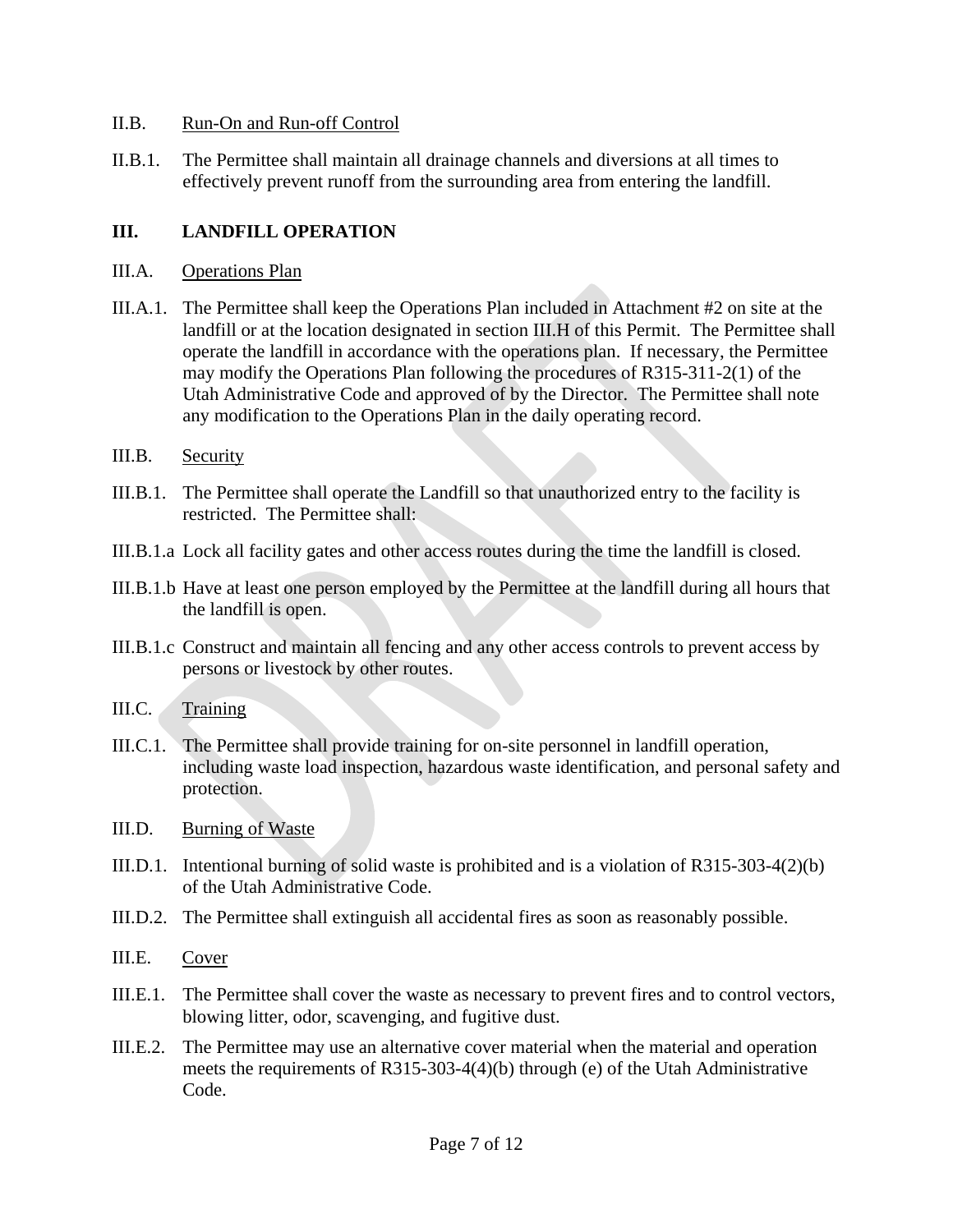- III.E.3. The Permittee shall use a minimum of six inches of earthen cover no less than once each month for all wastes received at the landfill. This cover shall consist of soil; no alternative may be used.
- III.E.4. The Permittee shall record in the daily operating record and the operator shall certify, at the end of each day of operation when soil or an alternative cover is placed, the amount and type of cover placed and the area receiving cover.
- III.F. Waste Inspections
- III.F.1. The Permittee shall visually inspect incoming waste loads to verify that no wastes other than those allowed by this permit are disposed in the landfill. The Permittee shall conduct a complete waste inspection at a minimum frequency of 1% of incoming loads, but no less than one complete inspection per day. The Permittee shall select the loads to be inspected on a random basis.
- III.F.2. The Permittee shall inspect all loads suspected or known to have one or more containers capable of holding more than five gallons of liquid to ensure that each container is empty.
- III.F.3. The Permittee shall inspect all loads that the Permittee suspect may contain a waste not allowed for disposal at the landfill.
- III.F.4. The Permittee shall conduct complete random inspections as follows:
- III.F.4.a The Permittee shall conduct the random waste inspection at the working face or an area designated by the Permittee.
- III.F.4.b The Permittee shall direct that loads subjected to complete inspection be unloaded at the designated area;
- III.F.4.c Loads shall be spread by equipment or by hand tools;
- III.F.4.d Personnel trained in hazardous waste recognition and recognition of other unacceptable waste shall conduct a visual inspection of the waste; and
- III.F.4.e The personnel conducting the inspection shall record the results of the inspection on a waste inspection form as found in Attachment #3. The Permittee shall place the form in the daily operating record at the end of the operating day.
- III.F.4.f The Permittee or the waste transporter shall properly dispose of any waste that is not acceptable at the facility at an approved disposal of that type of waste.
- III.G. Self Inspections
- III.G.1. The Permittee shall inspect the facility to prevent malfunctions and deterioration, operator errors, and discharges that may cause or lead to the release of wastes or contaminated materials to the environment or create a threat to human health or the environment. The Permittee shall complete these general inspections no less than quarterly and shall cover the following areas: Waste placement, compaction, adequate cover, fences and access controls, roads, run-on/run-off controls, final and intermediate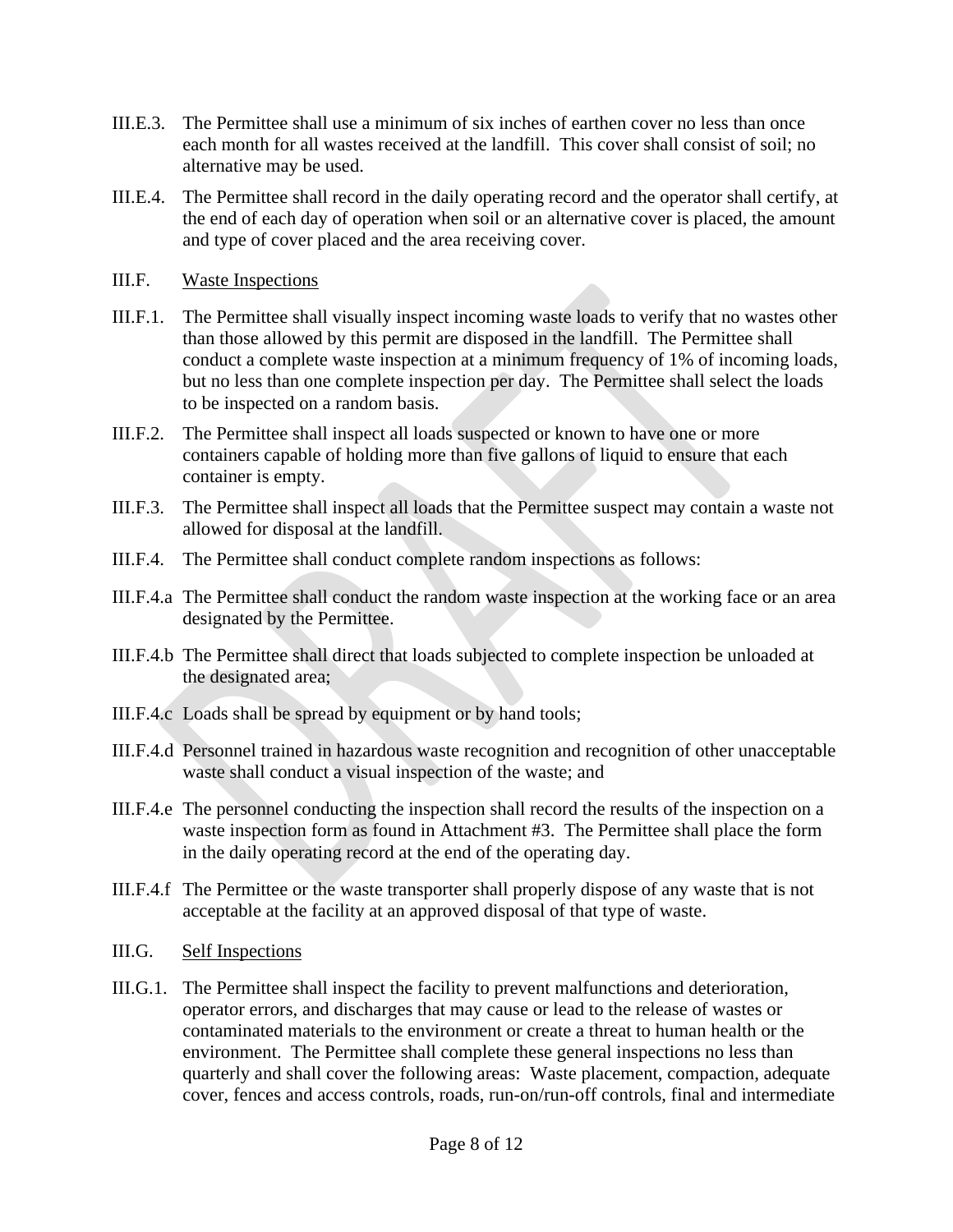cover, litter controls, and records. The Permittee shall record the inspections in the daily operating record on the day of the inspection. The Permittee shall correct the problems identified in the inspections in a timely manner and document the corrective actions in the daily operating record.

#### <span id="page-8-0"></span>III.H. Recordkeeping

- III.H.1. The Permittee shall maintain and keep on file at the scale house, a daily operating record and other general records of landfill operation as required by R315-302-2(3) of the Utah Administrative Code. The landfill operator, or other designated personnel, shall date and sign the daily operating record at the end of each operating day. The Daily operating record shall consist of the following two types of documents:
- III.H.2. Records related to the daily landfill operation or periodic events including:
- III.H.2.a The number of loads of waste and the weights or estimates of weights or volume of waste received each day of operation and recorded at the end of each operating day;
- III.H.2.b Major deviations from the approved plan of operation recorded at the end of the operating day the deviation occurred;
- III.H.2.c Results of monitoring required by this Permit recorded in the daily operating record on the day of the event or the day the information is received;
- III.H.2.d Records of all inspections conducted by the Permittee, results of the inspections, and corrective actions.
- III.H.3. Records of a general nature including:
- III.H.3.a A copy of this Permit, including Attachments;
- III.H.3.b Results of inspections conducted by representatives of the Director and representatives of the local Health Department, when forwarded to the Permittee;
- III.H.3.c Closure and Post-closure care plans; and
- III.H.3.d Records of employee training.
- III.I. Reporting
- III.I.1. The Permittee shall prepare and submit to the Director an Annual Report as required by R315-302-2(4) of the Utah Administrative Code. The Annual Report shall include: the period covered by the report, the annual quantity of waste received, an annual update of the financial assurance mechanism, and all training programs completed.
- III.J. Roads
- III.J.1. The Permittee shall improve and maintain all access roads within the landfill boundary that are used for transporting waste to the landfill for disposal as necessary to assure safe and reliable all-weather access to the disposal area.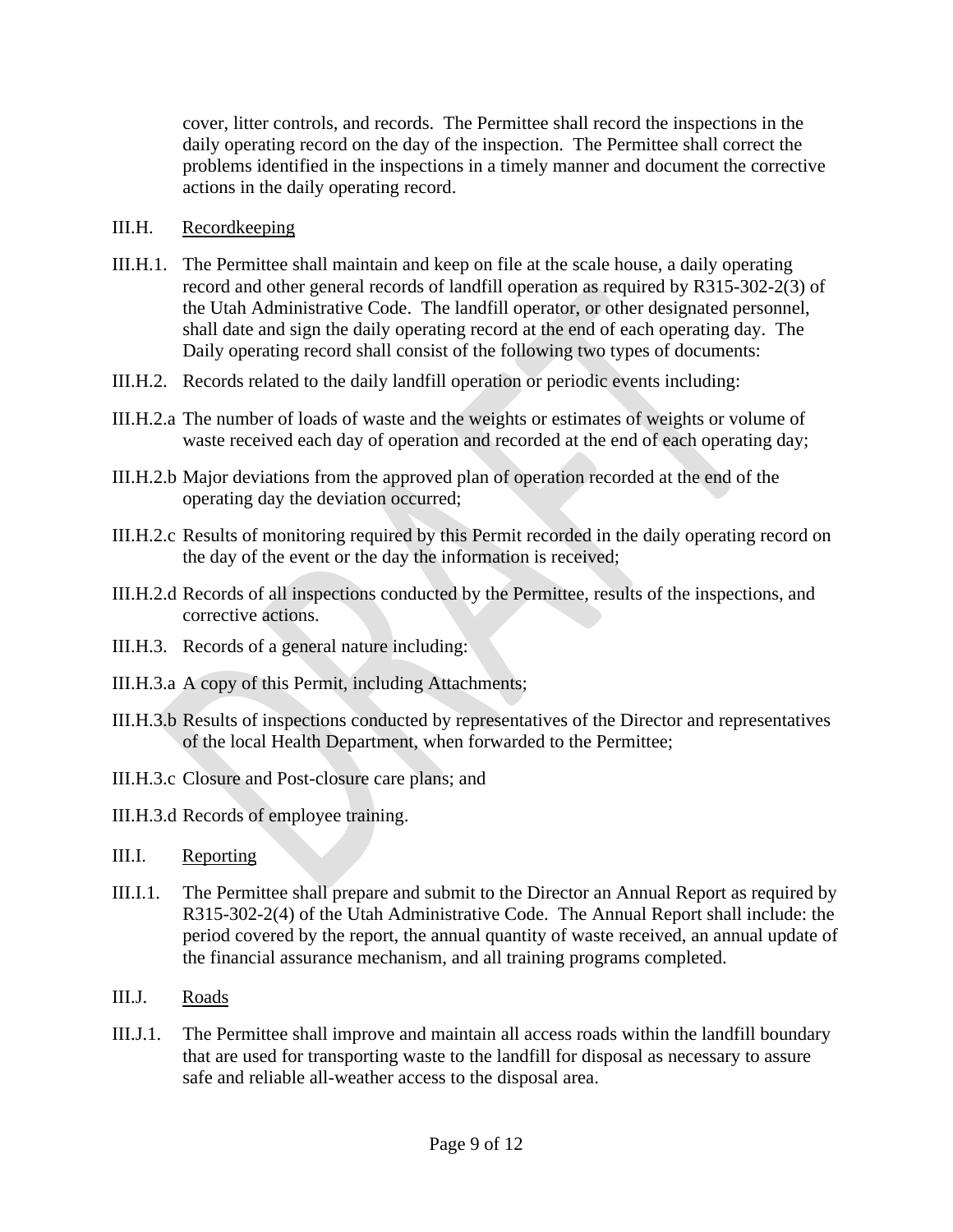#### III.K. Litter Control

- III.K.1. Litter resulting from operations of the landfill shall be minimized. The Permittee shall implement the following procedures when high wind conditions are present:
- III.K.1.a Reduce the size of the tipping face;
- III.K.1.b Reduce the number of vehicles allowed to discharge at the tipping face at one time;
- III.K.1.c Orient vehicles to reduce wind effects on unloading and waste compaction;
- III.K.1.d Reconfigure tipping face to reduce wind effect;
- III.K.1.e Use portable and permanent wind fencing as needed; and
- III.K.1.f Should high winds present a situation that the windblown litter cannot be controlled; the Permittee shall cease operations of the landfill until the winds diminish.

### **IV. CLOSURE REQUIREMENTS**

- IV.A. Closure
- IV.A.1. The Permittee shall place the final cover of the landfill as shown in the Attachment #4. The final cover shall meet, at a minimum, the standard design for closure as specified in R315-305-5(5)(b) of the Utah Administrative Code.
- IV.B. Title Recording
- IV.B.1. The Permittee shall meet the requirements of R315-302-2(6) of the Utah Administrative Code by recording a notice with the Salt Lake County Recorder as part of the record of title that the property has been used as a landfill. The notice shall include waste disposal locations and types of waste disposed. The Permittee shall provide the Director the notice after recordation.
- IV.C. Post-Closure Care
- IV.C.1. The Permittee shall perform post-closure care at the closed landfill in accordance with the Post-Closure Care Plan in Attachment #4. Post-closure care shall continue until all waste disposal sites at the landfill have stabilized and the finding of R315-302-3(7)(c) of the Utah Administrative Code is made.
- IV.D. Financial Assurance
- IV.D.1. The Permittee shall keep in effect and active the currently approved financial assurance mechanism or another approved mechanism that meets the requirements of R315-309 of the Utah Administrative Code and is approved by the Director to cover the costs of closure and post-closure care at the landfill. The Permittee shall adequately fund and maintain the financial assurance mechanism(s) to provide for the cost of closure and post-closure until termination of financial assurance in accordance with R315-309-11 of the Utah Administrative Code.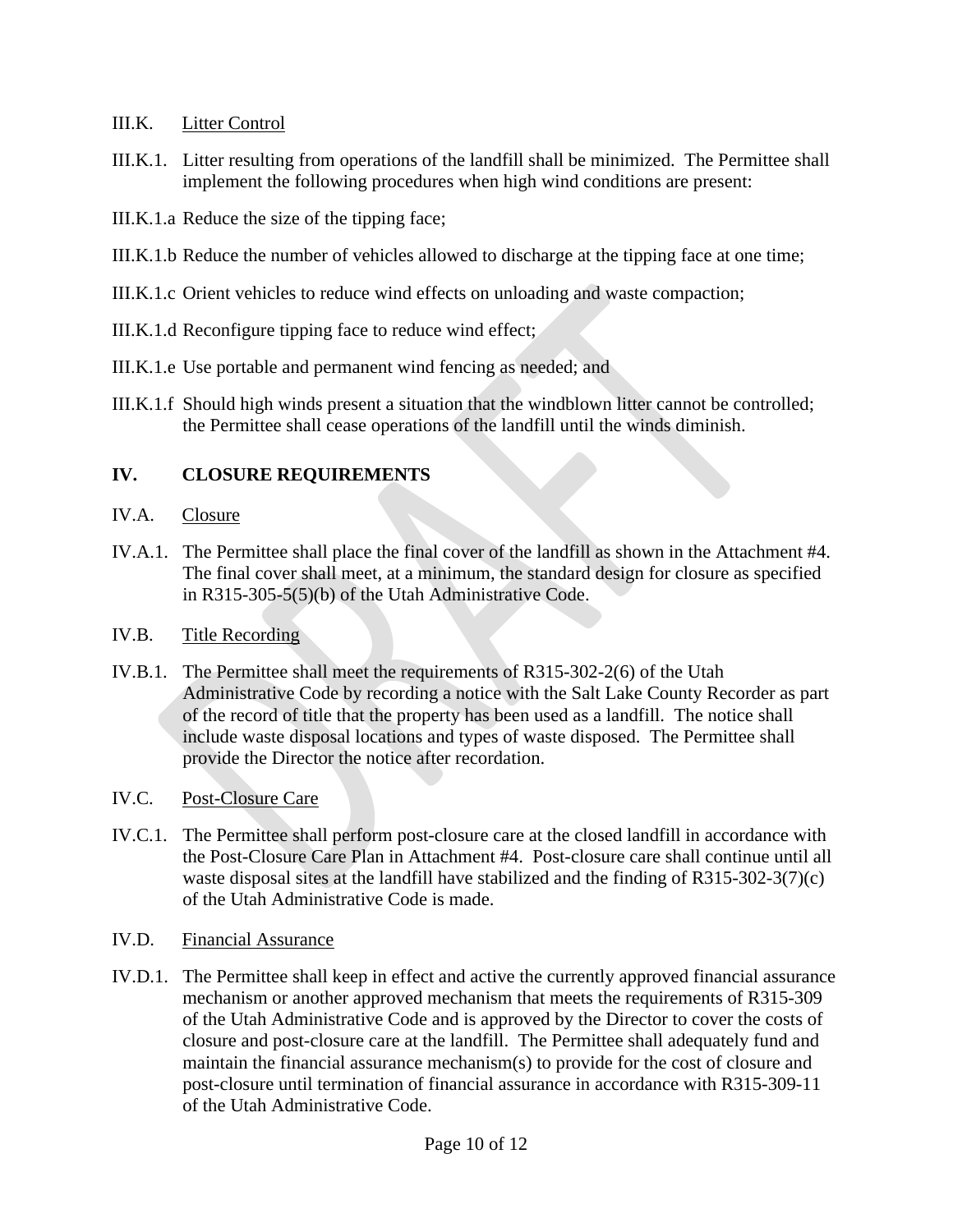#### IV.E. Financial Assurance Annual Update

- IV.E.1. The Permittee shall submit an annual revision of closure and post-closure costs for inflation and financial assurance to the Director as part of the annual report as required by R315-309-2(2) of the Utah Administrative Code*.*
- IV.F. Closure Cost and Post-Closure Cost Revision
- IV.F.1. The Permittee shall submit a complete revision of the closure and post-closure cost estimates by the Closure Cost Revision Date listed on the signature page of this Permit and any time the facility is expanded, any time a new cell is constructed, or any time a cell is expanded.

#### **V. ADMINISTRATIVE REQUIREMENTS**

#### V.A. Permit Modification

V.A.1. Modifications to this Permit may be made upon application by the Permittee or by the Director following the procedures specified in R315-311-2 of the Utah Administrative Code. The Permittee shall be given written notice of any permit modification initiated by the Director.

#### V.B. Permit Transfer

V.B.1. This Permit may be transferred to a new Permittee in accordance with R315-310-11 of the Utah Administrative Code.

#### V.C. Expansion

- V.C.1. This Permit is for the operation of a Class VI Landfill according to the design and Operation Plan described and explained in Attachment #2. Any expansion of the current footprint designated in the description contained in Attachment #1, but within the property boundaries designated in Attachment #1, shall require submittal of plans and specifications to the Director. The plans and specifications shall be approved by the Director prior to construction.
- V.C.2. Any expansion of the landfill facility beyond the property boundaries designated in the description contained in Attachment #1 shall require submittal of a new permit application in accordance with R315-310 of the Utah Administrative Code.
- V.C.3. Any addition to the acceptable wastes described in Section [I.B](#page-3-0) shall require a permit modification in accordance with R315-311 of the Utah Administrative Code.
- V.D. Expiration
- V.D.1. If the Permittee desires to continue operating this landfill after the expiration date of this Permit, the Permittee shall submit an application for permit renewal at least six months prior to the expiration date, as shown on the signature (cover) page of this Permit. If the Permittee submits a timely permit renewal application and the permit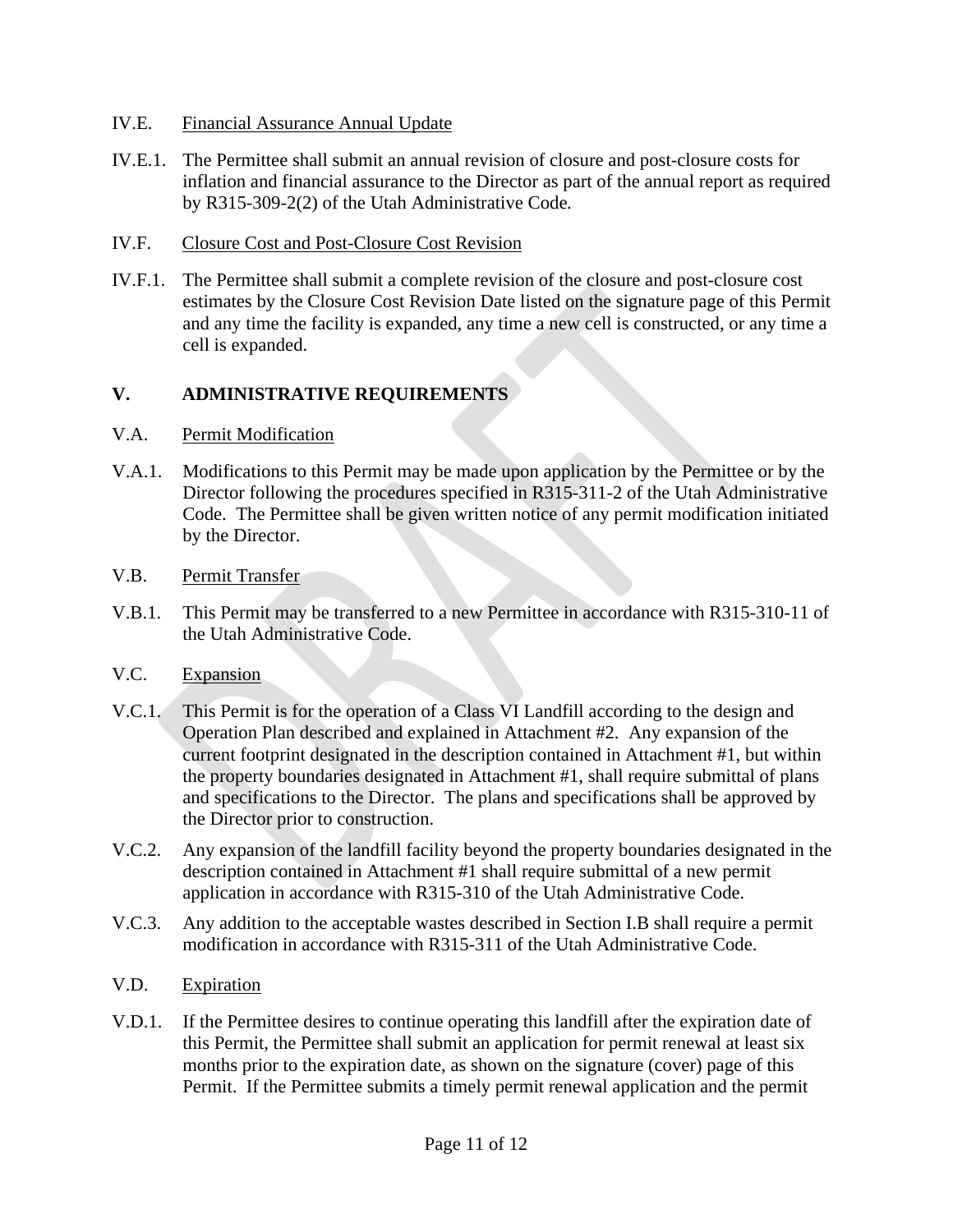renewal is not complete by the expiration date, this Permit shall continue in force until renewal is completed or denied.

#### **Attachments:**

- 1 –Design and Construction
- 2 Operations Plan
- 3 Waste Inspections
- 4 Closure and Post-Closure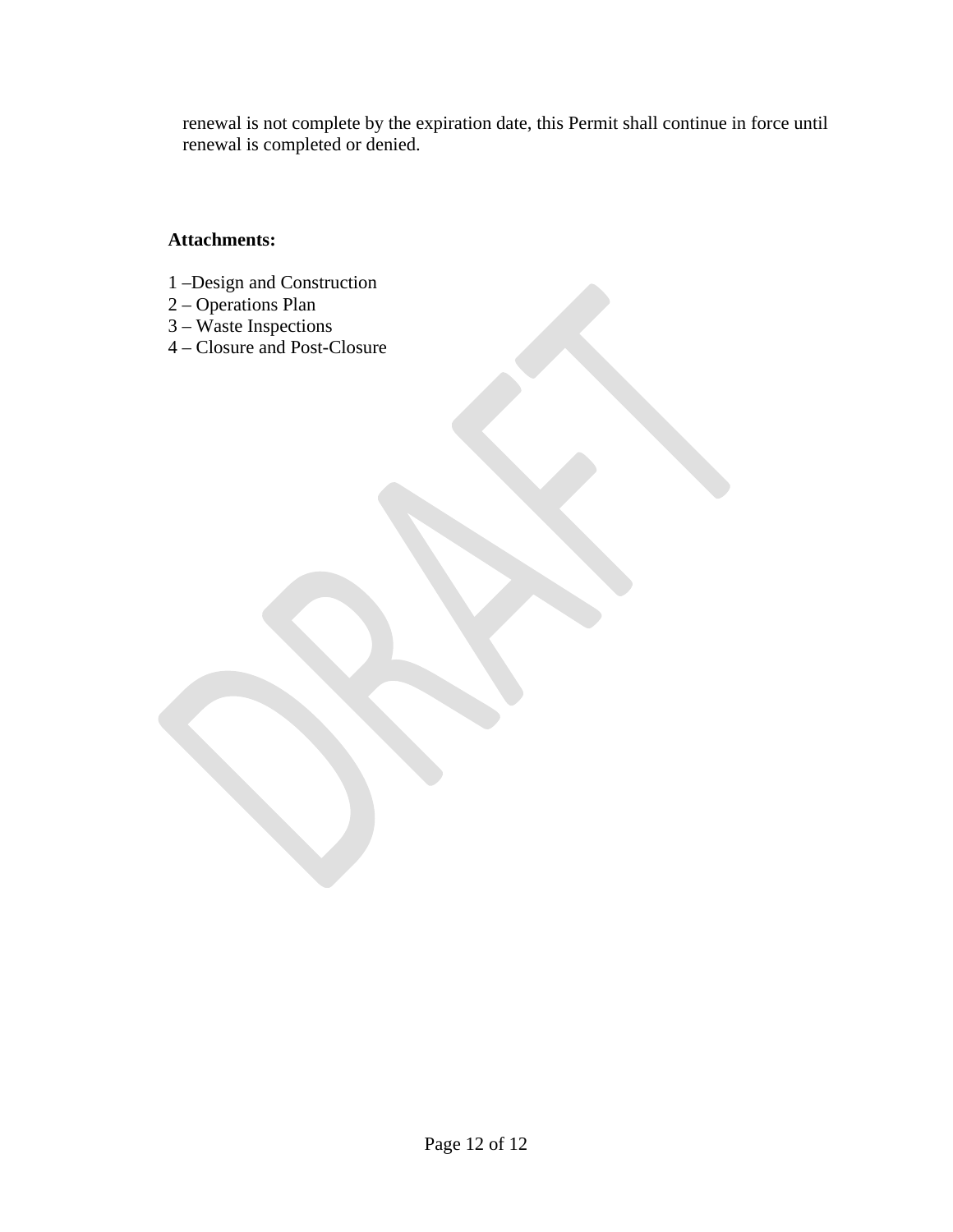# Attachment #1 Design and Construction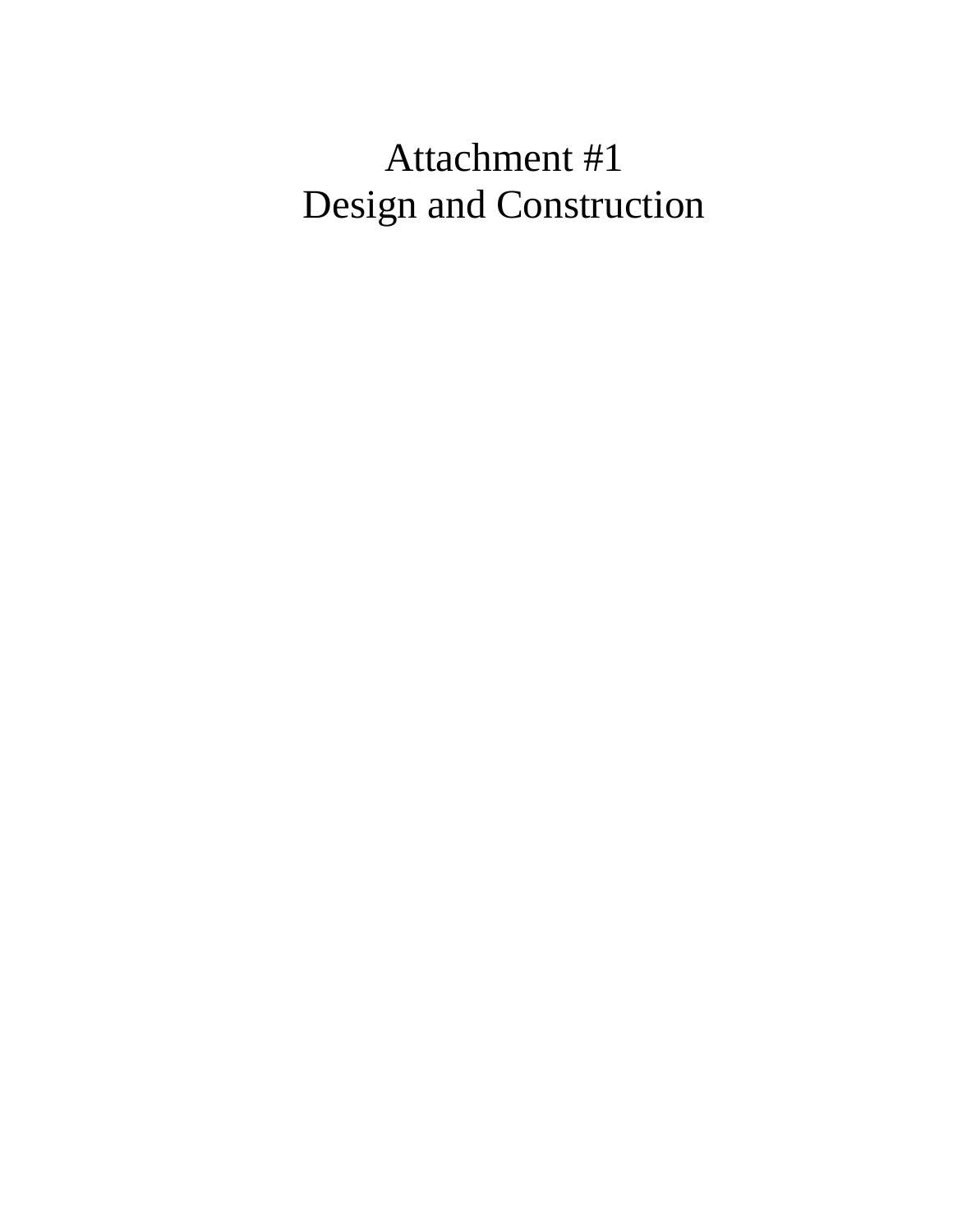# Attachment #2 Operations Plan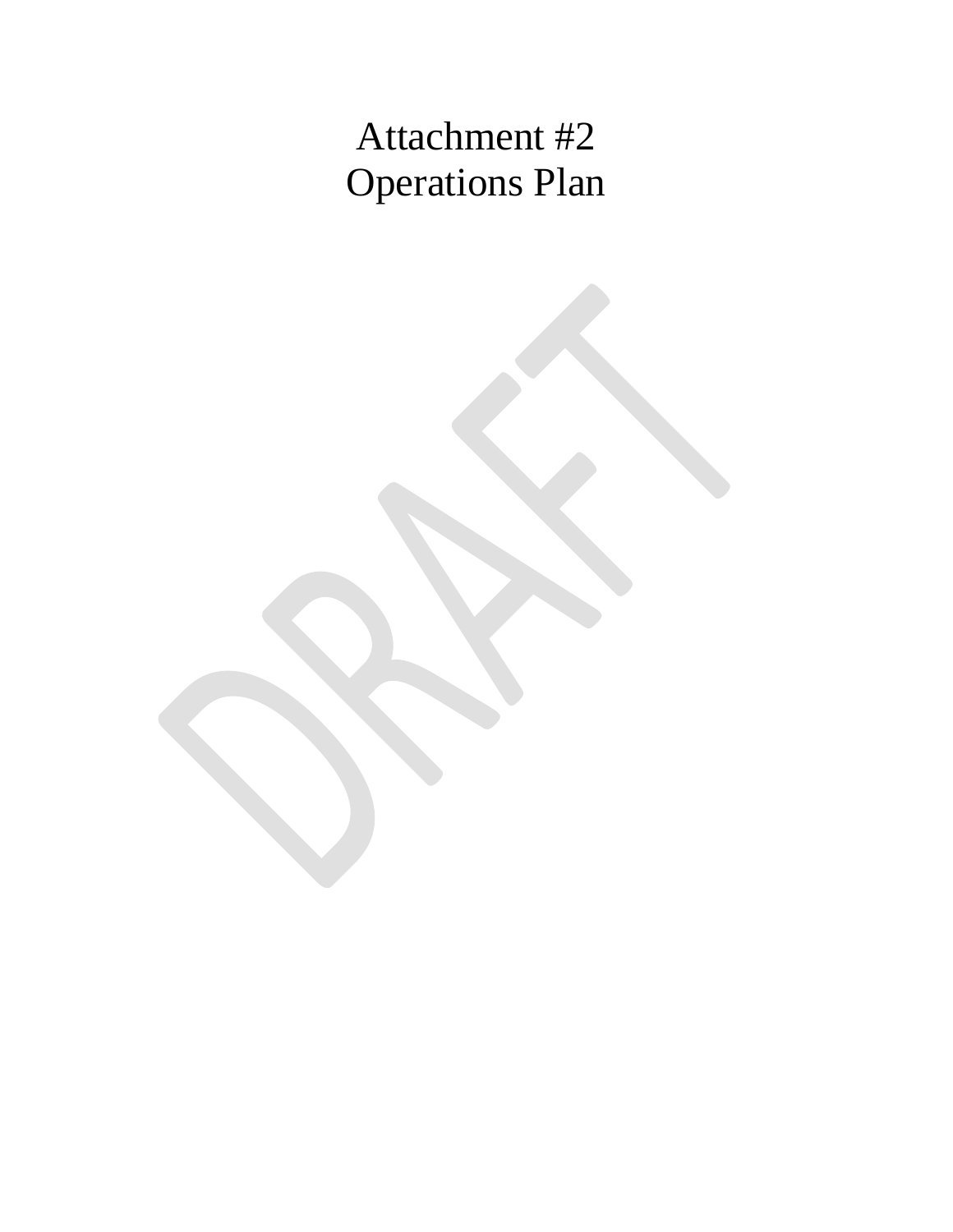# Attachment #3 Waste Inspections